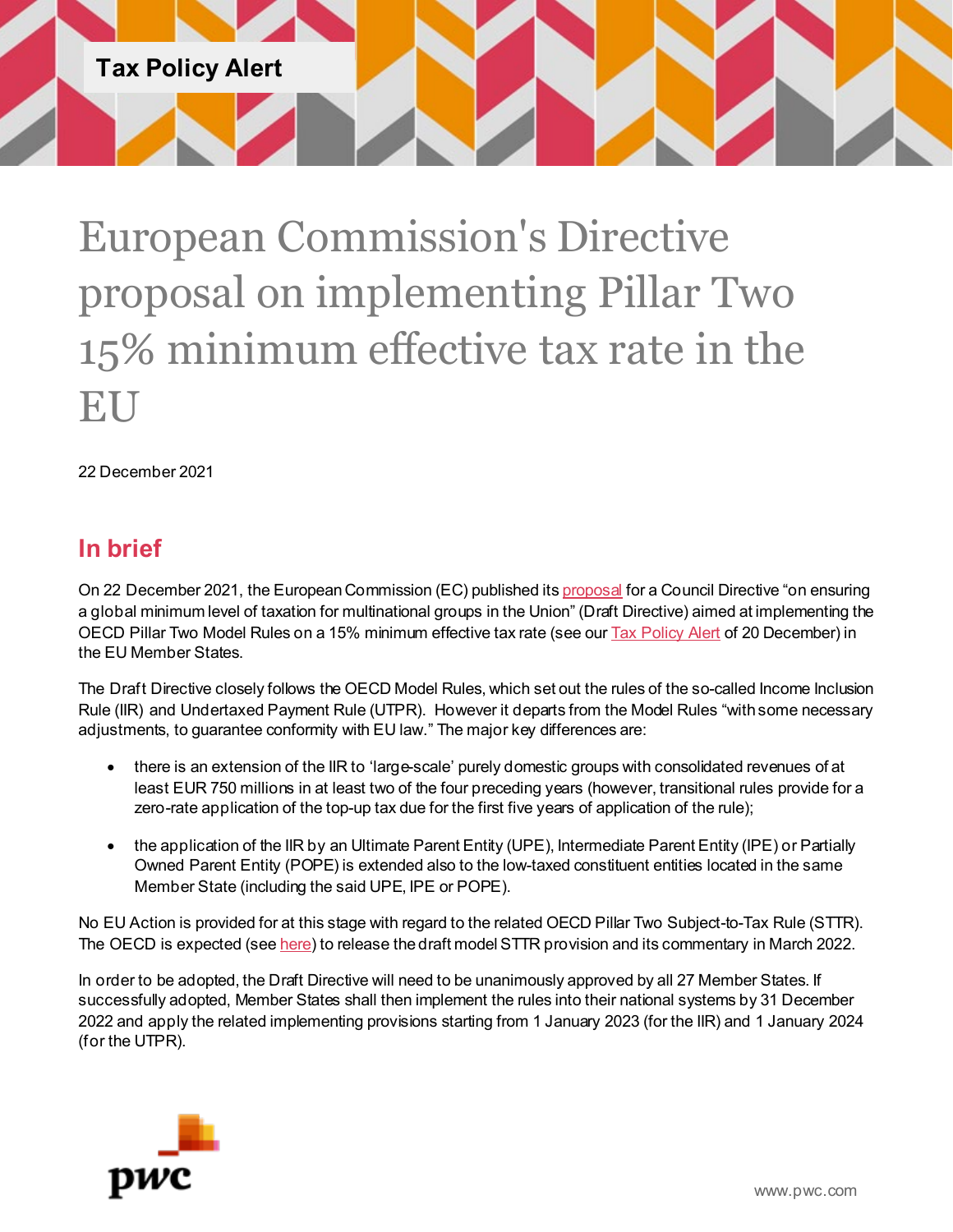# **In detail**

**The Draft Directive: general architecture**

Consistent with the OECD Model Rules, the Draft Directive provides for the application within the European Union of a set of rules aimed at ensuring a minimum level of taxation of 15% for large multinational enterprises by means of the interaction between the following two rules (jointly referred to as the 'EU GloBE rules'):

- an IIR imposing a top-up tax on a UPE in respect of the low-taxed income of constituent entities, and
- a UTPR, to be applied as a 'backstop' to the extent the low-tax income of a constituent entity is not subject to tax under an IIR, imposing a top-up tax for a jurisdiction in proportion to an allocation two-factor formula based on the value of tangible assets in the jurisdiction and number of employees in the jurisdiction. No explicit reference is made in the Directive on how the UTPR top-up tax will be levied (e.g. by way of denial of deduction or other means).

The EC has used this graphic to describe the broad steps and organisation of the EU GloBE rules endorsed in the Draft Directive:



Notably, consistent with the OECD Model Rules, the Draft Directive provides for the obligation of a constituent entity of an MNE group located in a Member State to file a top-up tax information return. An exception to this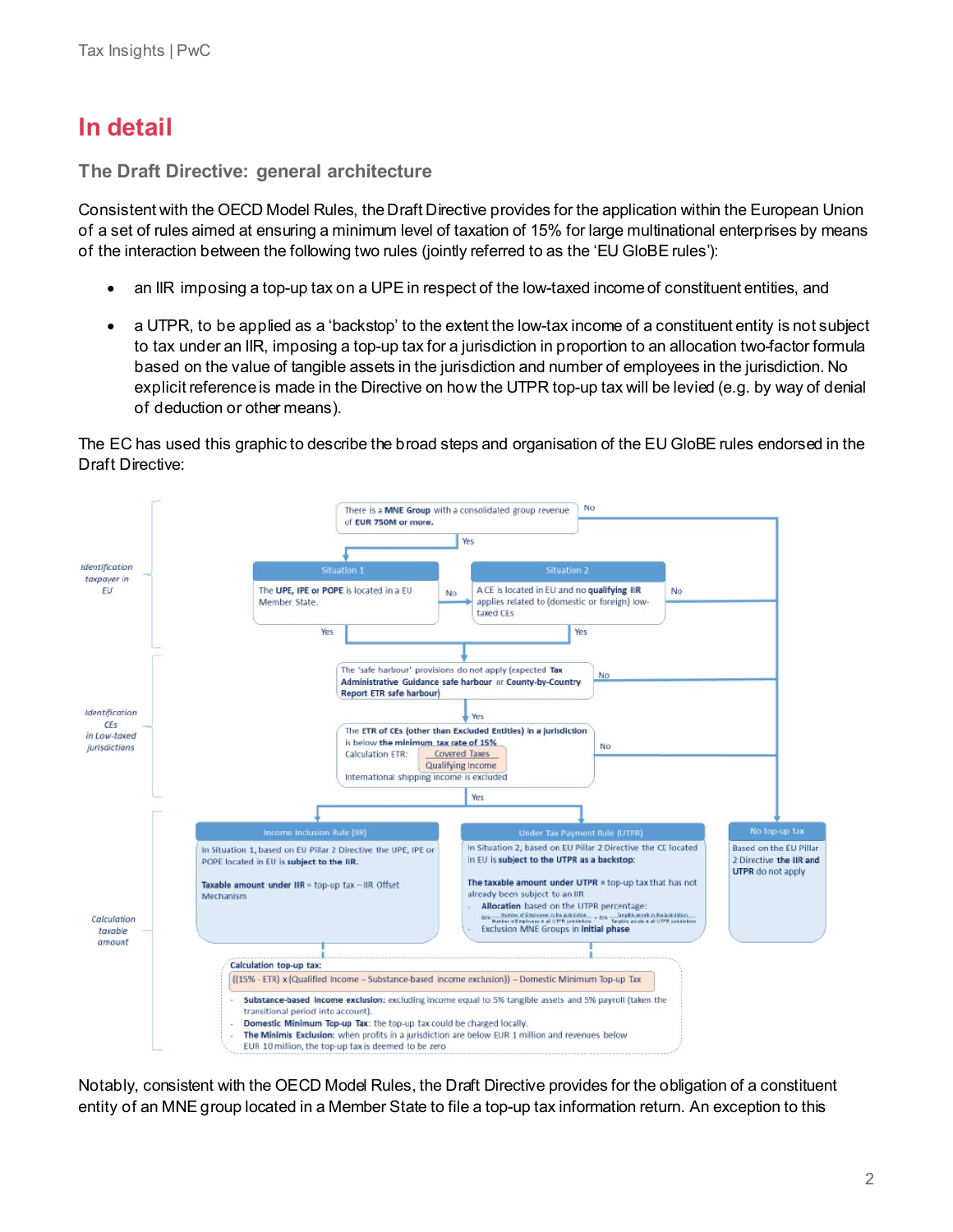obligation is provided where the return is filed by the MNE group in another jurisdiction with which the Member State has an exchange of information agreement in place. The returns must be filed within 15 months (18 months for the first year) after the end of the fiscal year to which they relate.

The Draft Directive also lays down the obligation for the Member States to apply penalties in case of breaches of the national implementation rules and, with specific reference to the filing obligation, the said penalties shall include an administrative pecuniary penalty of at least 5 % of the constituent entity's turnover in the relevant fiscal year. The penalty shall not apply if the top-up tax information return is provided within six months of the request.

The Draft Directive does not currently set out any administrative simplifications to ease the compliance burden.

## **The Draft Directive: some key features**

The implementation provisions of the Draft Directive closely follow the OECD Model Rules. However, they depart from that document in certain aspects, in the Commission's words, "with some necessary adjustments, to guarantee conformity with EU law» and «to provide taxpayers with legal certainty that the new legal framework is compatible with the EU fundamental freedoms, including the freedom of establishment."

Below are key features of the Draft Directive including some which differ from the OECD Model Rules.

#### **The Draft Directive extends the application of the IIR to so called 'large-scale domestic groups'**

The Pillar Two Draft Directive provides for the extension of the scope of the IIR not only to an MNE group having at least one entity or a permanent establishment not located in the same jurisdiction of the UPE, but also to a so called 'large-scale domestic group,' namely an MNE group of which all constituent entities are located in the same Member State with an annual revenue of EUR 750 million or more in its consolidated financial statements in at least two of the last four consecutive fiscal years.

In the explanatory memorandum to the Draft Directive, it is expressly stated that this extension was put in place "to avoid any risk of discrimination between cross-border and domestic situations."

A transitional rule is provided according to which the top-up tax due by an UPE on the basis of the application of the IIR to a large-scale domestic group is reduced to zero for the first five fiscal years, starting from the first day of the fiscal year in which the large-scale domestic group falls within the scope of this Directive for the first time. It is specified that for large-scale domestic groups that will be in scope of the directive at the date of its entry into force, the transitional period shall start on 1 January 2023.

This transitional period is probably necessary to ensure consistency with the one provided to an MNE in the initial phase of their international activity (see below) and therefore avoid a difference of treatment of comparable situations. However in doing so, it may create a difference between cross border and domestic situations.

#### **The Draft Directive extends the application of the IIR by an UPE, IPE or POPE to the low-taxed constituent entities located in the same Member State**

Based on the OECD Model Rules, the jurisdiction which applies the IIR shall apply the top-up tax only to the foreign low-taxed constituent entities.

The Draft Directive differs by providing in addition that where an UPE, or in certain specific cases, an IPE or POPE located in a Member State is itself a low-taxed constituent entity, it shall be subject to the IIR top-up tax together with its low-taxed constituent entities located in the same Member State of which it is a resident.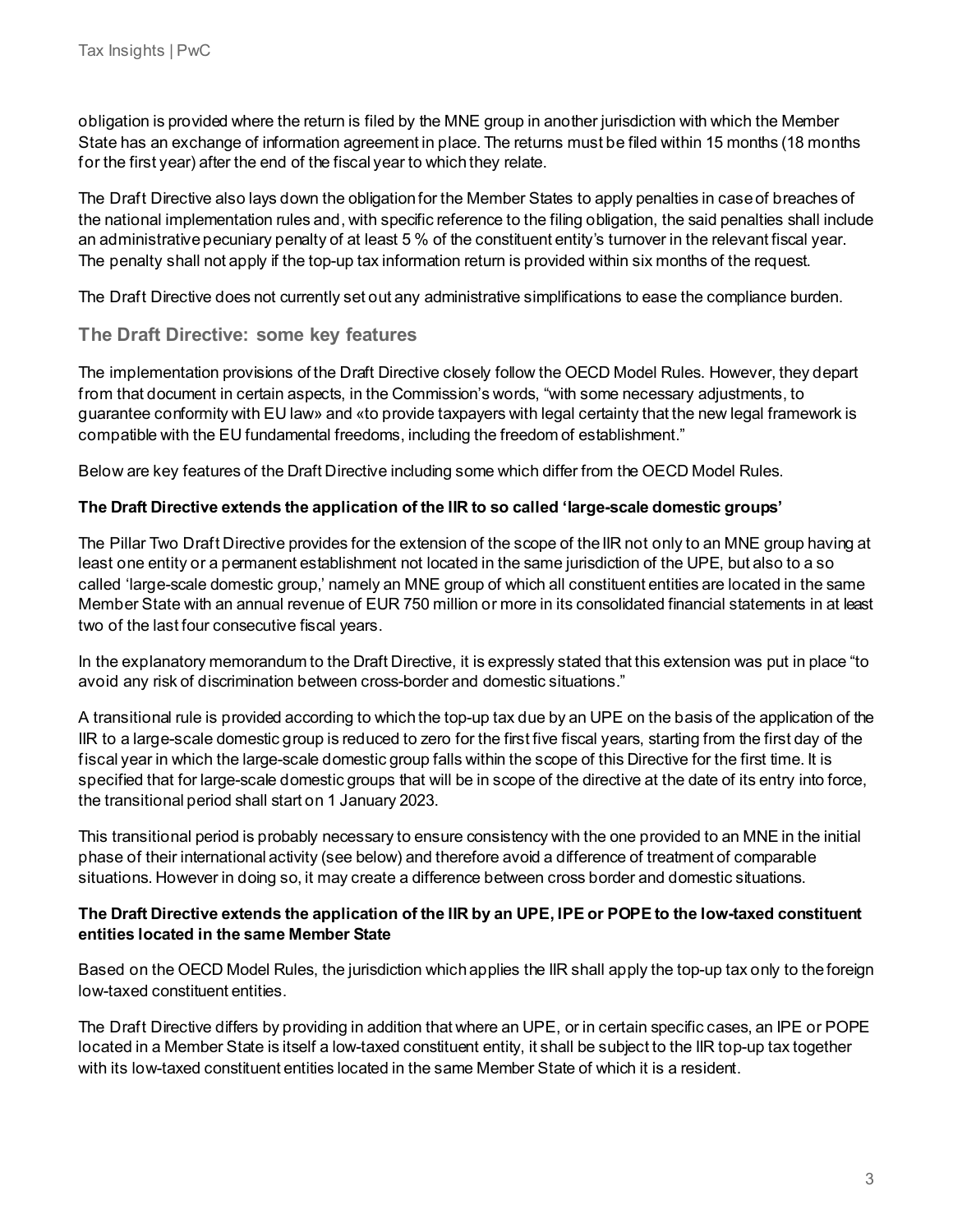With respect to the application of the above additional rule to an IPE and POPE, specific exclusions are provided:

- as regards the application to an IPE, the rule will not apply if the related UPE is subject to a qualified IIR in the jurisdiction in which it is located or, as an alternative, when another IPE, located in a Member State or in a third State, where it is subject to a qualified IIR for the fiscal year owns, directly or indirectly, a controlling interest in the said IPE;
- as regards the application to a POPE, the rule will not apply if the said POPE is wholly owned, directly or indirectly, by another POPE that is located either in a Member State or in a third-country jurisdiction and which is subject to a qualified IIR for the fiscal year.

Note that the treatment of a domestic IIR under the OECD Model Rules is not entirely clear, i.e. is another jurisdiction applying the GloBE rules to treat it as a qualified IIR or as a domestic minimum tax. In practice it is possible that the end result is the same.

## **The Draft Directive extends the UTPR temporary exclusion in favour of MNEs in the initial phase of their international activity to the IIR as well**

The OECD Model Rules provide for an exclusion from the application of the UTPR for small MNE groups in the initial phase of their international activity provided that such MNE Group: (i) has Constituent Entities in no more than six jurisdictions, and (ii) the sum of the Net Book Values of Tangible Assets of all Constituent Entities located in all the jurisdictions excluding the Reference jurisdiction (being the jurisdiction with the highest total of tangible assets) does not exceed EUR 50 million.

In the Draft Directive, the abovementioned exclusion is extended to the application of the IIR. This additional exclusion, whilst deviating from the OECD Model Rules ensures consistency with the 'large scale domestic groups' provision referred to above.

## **The Draft Directive sets out the rules under which the legal framework of a third country jurisdiction shall be considered as equivalent to the EU GloBE's IIR**

The Draft Directive specifies under which circumstances a foreign (i.e. non-EU) IIR implemented by a third country jurisdiction can be considered 'equivalent' to the EU GloBE's IIR for purposes of the interaction between the two sets of rules. In particular, the equivalence assessment, which will be performed by the Commission, is met if the following conditions are fulfilled by the non-EU IIR:

- it provides for a set of rules where the parent entity shall compute and collect its allocable share of top-up tax in respect of the low-taxed constituent entities of the MNE group;
- it provides for a minimum effective tax rate of at least 15%;
- it allows only the blending of income of entities located within the same jurisdiction; and
- it provides for relief for any top-up tax that was paid in a Member State in application of the IIR set out in the Draft Directive.

The United States minimum tax rules (Global Intangible Low Taxed Income, or GILTI), currently use 'global blending' to determine the effective tax rate on foreign income. Amendment of the GILTI rules is currently being considered in the US Congress, including a proposal to calculate the GILTI ETR only allowing jurisdictional blending. The outcome of this legislation is unclear. In its current form GILTI may not be regarded as equivalent under the above conditions.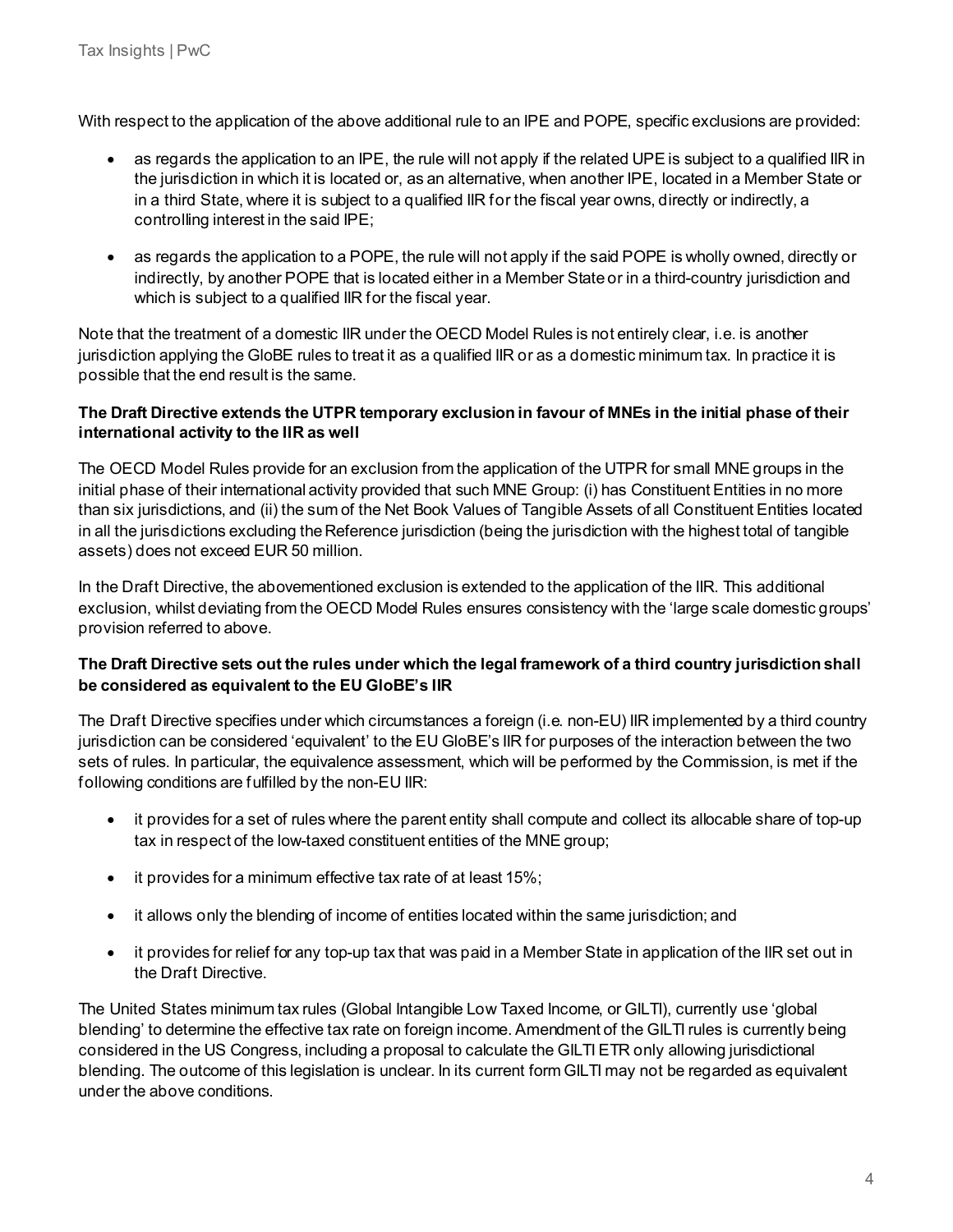#### **The Draft Directive provides an option for the Member States to adopt a 'qualified' domestic top-up tax**

The Draft Directive provides an option for the Member States to elect to apply a 'qualified' domestic top-up tax. The definition of 'qualified domestic top-up tax' provided in the Draft Directive is consistent with the corresponding definition provided in the OECD Model Rules. In particular, it refers to domestic rules ensuring a minimum effective tax rate in accordance with the rules laid down in the Draft Directive without allowing for any additional 'benefits' related to the said rules.

Member States applying the election for the domestic top-up tax have to notify this choice to the Commission within four months following its adoption. If a constituent entity of an MNE Group is located in a Member State that adopts the qualified domestic top-up tax, such constituent entity shall pay the top-up tax to its Member State.

The Preamble to the Draft Directive specifies that this option was provided "in order to allow Member States to benefit from the top-up tax revenues collected on their low-taxed constituent entities located in their territory."

The domestic top up tax is thus intended to effectively switch off the application of other jurisdictions IIR's or UTPR's. Any excess top-up tax due after the application of the domestic top-up tax would be paid on the basis of the EU GloBE rules.

# **What's next?**

The legal basis for the Pillar Two Draft Directive is Article 115 of the Treaty on the Functioning of the EU (TFEU) which requires the unanimous approval by all 27 Member States. Note that in view of the very tight implementation timeline the Commission has decided not to undertake a public consultation.

If adopted, Member States should bring into force the laws, regulations and administrative provisions necessary to implement the provisions as provided in the directive by 31 December 2022, and to apply the related implementing provisions of the IIR and the UTPR starting from 1 January 2023 and 1 January 2024 respectively.